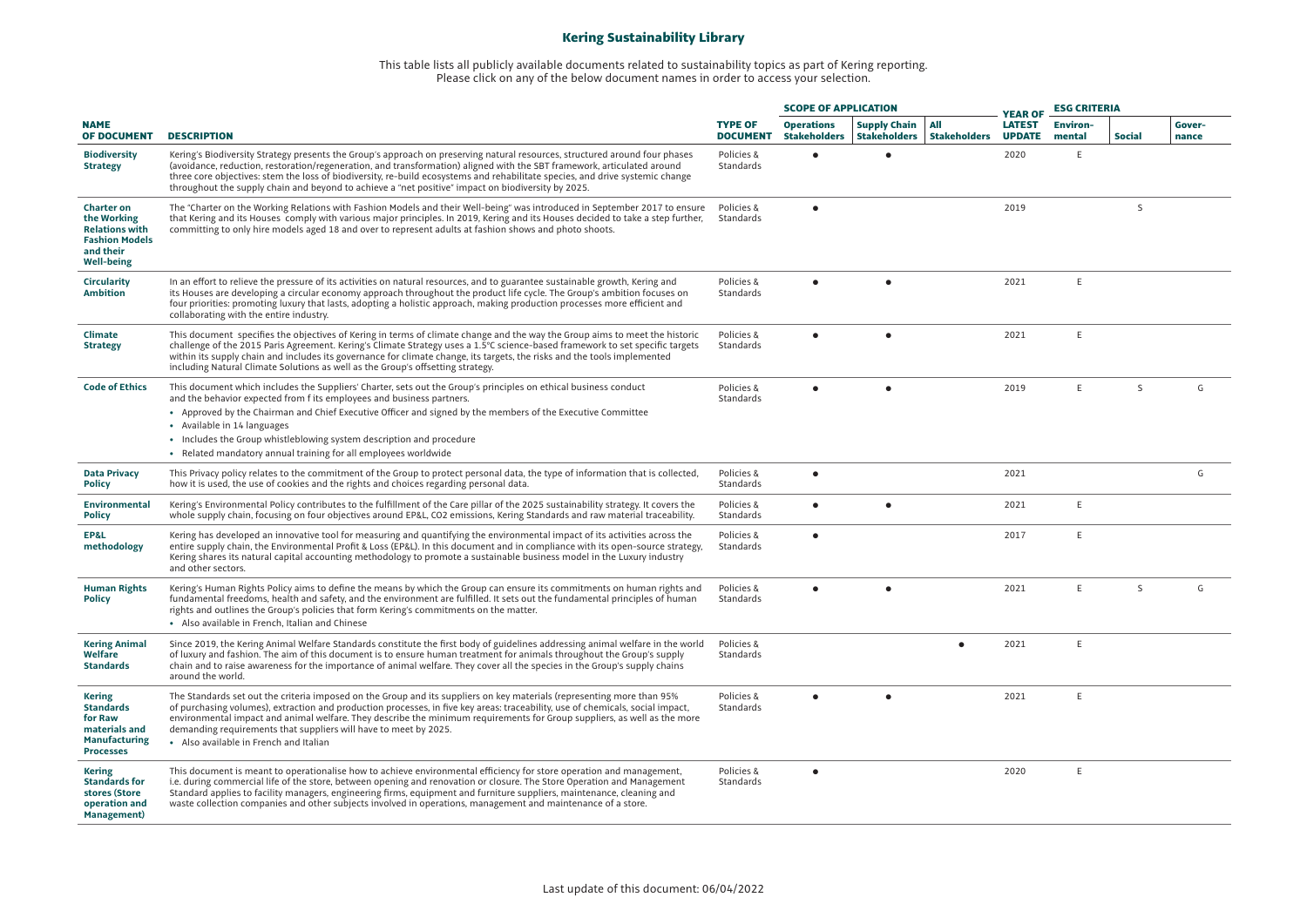## **Kering Sustainability Library**

|                                                                                         |                                                                                                                                                                                                                                                                                                                                                                                                                                                                                                                       |                                   | <b>SCOPE OF APPLICATION</b>              |                                            |                            | <b>YEAR OF</b>                 |                           |               |                 |
|-----------------------------------------------------------------------------------------|-----------------------------------------------------------------------------------------------------------------------------------------------------------------------------------------------------------------------------------------------------------------------------------------------------------------------------------------------------------------------------------------------------------------------------------------------------------------------------------------------------------------------|-----------------------------------|------------------------------------------|--------------------------------------------|----------------------------|--------------------------------|---------------------------|---------------|-----------------|
| <b>NAME</b><br><b>OF DOCUMENT</b>                                                       | <b>DESCRIPTION</b>                                                                                                                                                                                                                                                                                                                                                                                                                                                                                                    | <b>TYPE OF</b><br><b>DOCUMENT</b> | <b>Operations</b><br><b>Stakeholders</b> | <b>Supply Chain</b><br><b>Stakeholders</b> | All<br><b>Stakeholders</b> | <b>LATEST</b><br><b>UPDATE</b> | <b>Environ-</b><br>mental | <b>Social</b> | Gover-<br>nance |
| <b>Kering</b><br><b>Standards for</b><br>stores (Store<br>planning and<br>construction) | This document is meant to operationalise how to achieve environmental efficiency for store planning and construction.<br>This standard provides guidance on how to reach our sustainability goals, calling for the use of advanced and innovative<br>technologies and techniques in a rational, effective and cost-effective way.                                                                                                                                                                                     | Policies &<br>Standards           |                                          |                                            |                            | 2020                           | E                         |               |                 |
| <b>MRSL</b><br>(Manufacturing<br><b>Restricted</b><br><b>Substance List)</b>            | MRSL stands for Manufacturing Restricted Substance List. This document specifies Kering's requirements on the management<br>of manufacturing processes, listing substances to be removed and thresholds not to be exceeded with the aim of phasing out<br>hazardous chemicals to safeguard the health of workers and consumers.                                                                                                                                                                                       | Policies &<br>Standards           |                                          |                                            |                            | 2020                           | E                         |               |                 |
| <b>PRSL (Product</b><br><b>Restricted</b><br><b>Substance List)</b>                     | PRSL stands for Product Restricted Substance List. This document specifies Kering's requirements on the use of chemical<br>substances listing substances to be removed and thresholds not to be exceeded with the aim of phasing out hazardous<br>chemicals to safeguard the health of workers and consumers.                                                                                                                                                                                                         | Policies &<br>Standards           |                                          | $\bullet$                                  |                            | 2021                           | E                         |               |                 |
| <b>Sustainability</b><br><b>Principles</b>                                              | The Sustainability Principles are part of the contractual framework with suppliers. Suppliers are required to abide by these<br>principles, and supplier compliance is evaluated on this basis. They cover three areas: social aspects regarding human rights,<br>environmental aspects, and aspects regarding the sourcing of raw materials and packaging.                                                                                                                                                           | Policies &<br>Standards           | $\bullet$                                | ٠                                          |                            | 2021                           | E                         | S             |                 |
| <b>Tax Policy</b><br>- Group                                                            | The Tax Policy presents Kering's commitment to complying with - and ensuring that all Group entities worldwide comply<br>with – the applicable national tax laws and international standards.<br>• Also available in French                                                                                                                                                                                                                                                                                           | Policies &<br>Standards           | ٠                                        |                                            |                            | 2021                           |                           |               | G               |
| <b>Tax Strategy</b><br>- UK                                                             | Kering UK tax strategy satisfies Schedule 19 of the UK Finance Act 2016, in respect of our financial year ending December 2021<br>and applies to all subsequent years until superseded.<br>This strategy applies to all Kering UK entities. In this strategy, references to 'Kering UK' are to all Kering UK companies, and<br>Kering UK Permanent Establishments. References to "Kering Group" is to the worldwide group, including Kering UK entities.                                                              | Policies &<br>Standards           | $\bullet$                                |                                            |                            | 2021                           |                           |               | G               |
| <b>The Fashion</b><br><b>Pact Website</b>                                               | The Fashion Pact is a global coalition of companies in the fashion and textile industry (ready-to-wear, sport, lifestyle and<br>luxury) including their suppliers and distributors, all committed to a common core of key environmental goals in three areas:<br>stopping global warming, restoring biodiversity and protecting the oceans.                                                                                                                                                                           | Policies &<br>Standards           |                                          |                                            |                            | 2020                           | E                         |               |                 |
| Conflict<br><b>Minerals</b><br><b>Statement</b>                                         | This statement is made pursuant to Regulation (EU) 2017/821 on Conflict Minerals and sets out the steps that Kering SA<br>and its affiliates have taken up to and during the financial year 2021 to implement relevant supply chain due diligence policies<br>and practices for responsible sourcing with respect to certain minerals.                                                                                                                                                                                | Reports                           |                                          | ٠                                          |                            | 2021                           |                           | S             |                 |
| <b>EP&amp;L</b> results<br>2021                                                         | This report presents Kering's 2021 EP&L results: the pioneering EP&L system developed by Kering means it is able to measure<br>the environmental impacts of its activities throughout the value chain. It is complemented and enriched with a dedicated<br>website: https://kering-group.opendatasoft.com/pages/home/                                                                                                                                                                                                 | Reports                           |                                          |                                            | ٠                          | 2021                           | E                         |               |                 |
| <b>ESG Roadshow</b><br>2021                                                             | This presentation has been built in response to growing interest for non-financial issues in the financial sector to present<br>Kering's ESG approach and results to investors during an ESG roadshow held in December 2021.                                                                                                                                                                                                                                                                                          | Reports                           |                                          |                                            |                            | 2021                           | E                         | S             | G               |
| Integrated<br><b>Report 2020</b>                                                        | Inspired by the guidelines of the International Integrated Reporting Council (IIRC), this publication presents our investors and<br>stakeholders with an overall picture of the Group and its history, its strategic vision and perspective, as well as the integrated<br>business model designed to create value in every aspect of the Group's activities – creative, financial, environmental, ethical,<br>and social.                                                                                             | Reports                           |                                          |                                            | ٠                          | 2021                           | E                         | <sub>S</sub>  | G               |
| <b>Integrated</b><br><b>Report 2020</b><br>Website                                      | This website is an enriched version of Kering's Integrated report, covering the 2020 fiscal year. It presents our investors and<br>stakeholders with an overall picture of the Group and its history, our strategic vision and perspective, as well as our integrated<br>business model designed to create value in every aspect of our activities - creative, financial, environmental, ethical, and<br>social. It also grants access to key contents thanks to a landmarks system and complementary media contents. | Reports                           |                                          |                                            |                            | 2021                           | E                         | S             | G               |
| Methodological<br><b>Note</b><br>- Environmental<br><b>Reporting 2021</b>               | This note defines the methodological framework that is applied to Kering Environemental reporting. Since 2014, Kering has<br>monitored its main environmental impacts across 10 main categories: energy, water, waste, paper, packaging, raw materials,<br>transport, air pollution, environmental management and general data.                                                                                                                                                                                       | Reports                           |                                          |                                            |                            | 2022                           | E                         |               |                 |
| Methodological<br>Note - EP&L<br>2021                                                   | Since 2012, thanks to the Environmental Profit & Loss (EP&L), Kering has been measuring and tracking its progress<br>in becoming more sustainable. This methodological note illustrates the key steps in building Kering's EP&L, providing<br>a comprehensive view of its environmental impacts across operations and entire value chain. It also shows information<br>on how environmental impacts are then valued in economic terms.                                                                                | Reports                           |                                          |                                            |                            | 2022                           | E                         |               |                 |
| <b>Methodological</b><br><b>Note - Social</b><br><b>Reporting 2021</b>                  | This note defines the methodological framework that is applied to Kering Social Reporting. The Social Reporting enables<br>Kering to track a number of labour indicators structured around 9 main topics: workforce, working time, Group HR profile<br>(age, seniority), employment, absenteeism, training, safety & working conditions, industrial relations and compensation.                                                                                                                                       | Reports                           |                                          |                                            |                            | 2022                           |                           | <sub>S</sub>  |                 |